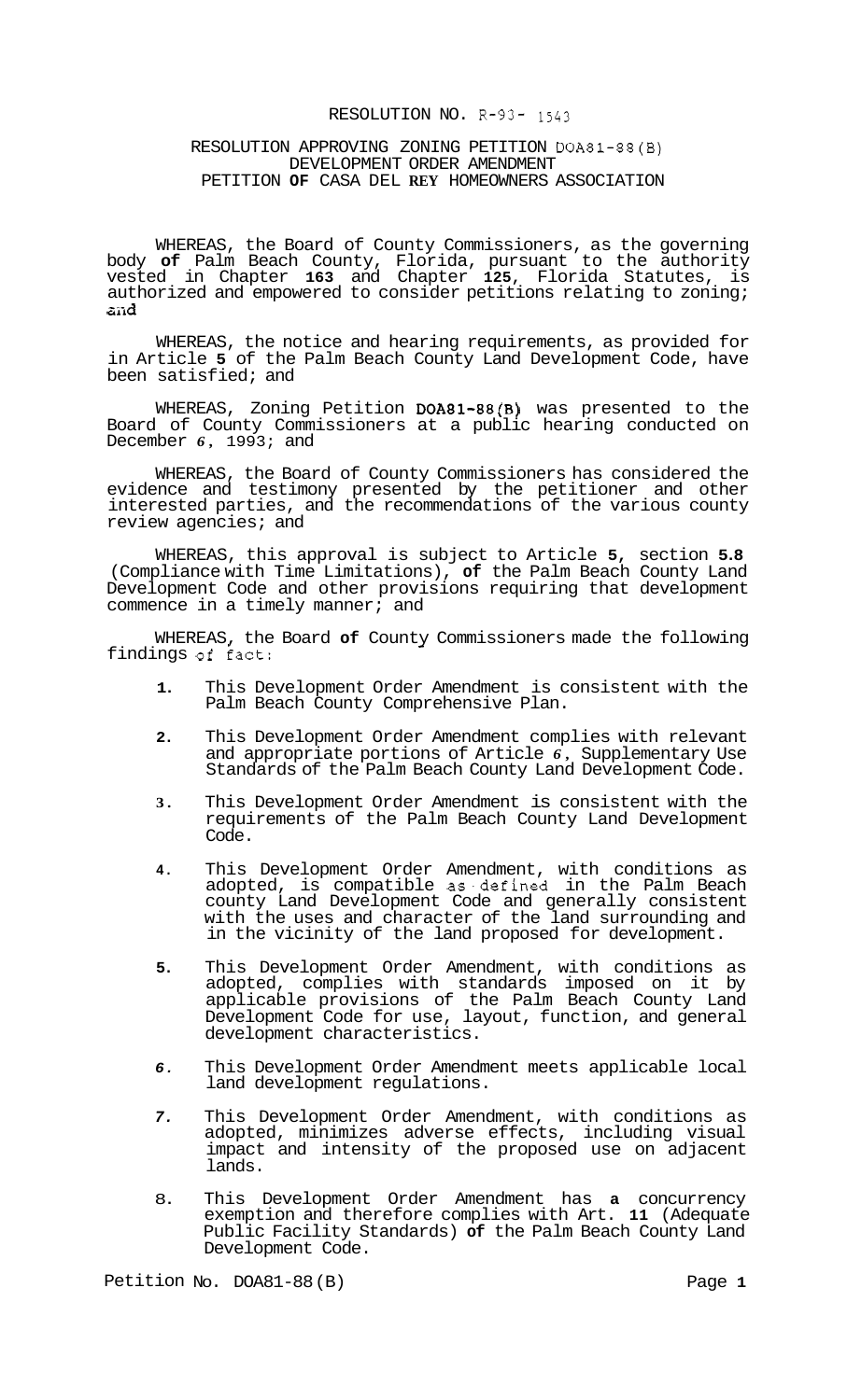- 9. This Development Order Amendment, with conditions as adopted, minimizes environmental impacts, including but<br>not limited to water, air, stormwater management, not limited to water, air, stormwater management,<br>wildlife, vegetation, wetlands and the natural wetlands and the natural functioning of the environment.
- 10. This Development Order Amendment, with conditions as adopted, will result in logical, timely and orderly development patterns.

WHEREAS, Article *5* of the Palm Beach County Land Development Code requires that the action of the Board of County Commissioners *<sup>52</sup>*ekpted by resolution. *'7.* '-i

NOW, THEREFORE, BE IT RESOLVED BY THE BOARD OF COUNTY COMMISSIONERS OF PALM BEACH COUNTY, FLORIDA, that Zoning Petition COMMISSIONERS OF PALM BEACH COUNTY, FLORIDA, that Zoning Petition<br>DOA81-88 (B), the petition **of** CASA DEL REY HOMEOWNERS ASSOCIATION for a DEVELOPMENT ORDER AMENDMENT in the Residential Planned Unit Development (PUD) Zoning District, to amend master plan to decrease acreage and reduce units, previously approved **on** a parcel of land legally described in EXHIBIT **A,** attached hereto and made a part hereof, and generally located on a vicinity sketch **as** shown on EXHIBIT **B,** attached hereto and made a part hereof, was approved on December *6,* 1993, subject to the conditions of approval described in EXHIBIT C, attached hereto and made a part hereof.

Commissioner **Marcus** moved for the approval **of** the Resolution.

The motion was seconded by Commissioner <u>Lee and</u>, upon being put to a vote, the vote was as follows:

| Mary McCarty, Chair<br>Burt Aaronson<br>Ken Foster                     | Aye<br>Aye<br>Absent           |
|------------------------------------------------------------------------|--------------------------------|
| Maude Ford Lee<br>Karen T. Marcus<br>Warren Newell<br>Carol A. Roberts | Aye<br>Aye<br>Absent<br>Absent |

The Chair thereupon declared that the resolution was duly passed and adopted this 6th day of December, 1993.

APPROVED **AS** TO FORM AND LEGAL SUFFICIENCY PALM BEACH COUNTY, FLORIDA BY ITS BOARD OF COUNTY COMMISSIONERS

DOROTHY H. WILKEN, CLERK

DEPUTY CLERK

./ .' /,-- **BY:** *<sup>I</sup>*  $\overline{\mathscr{C}}$ .,

Blaire  $1$  $\frac{1}{i}$ BY:

:-' COUNTY ATTORNEY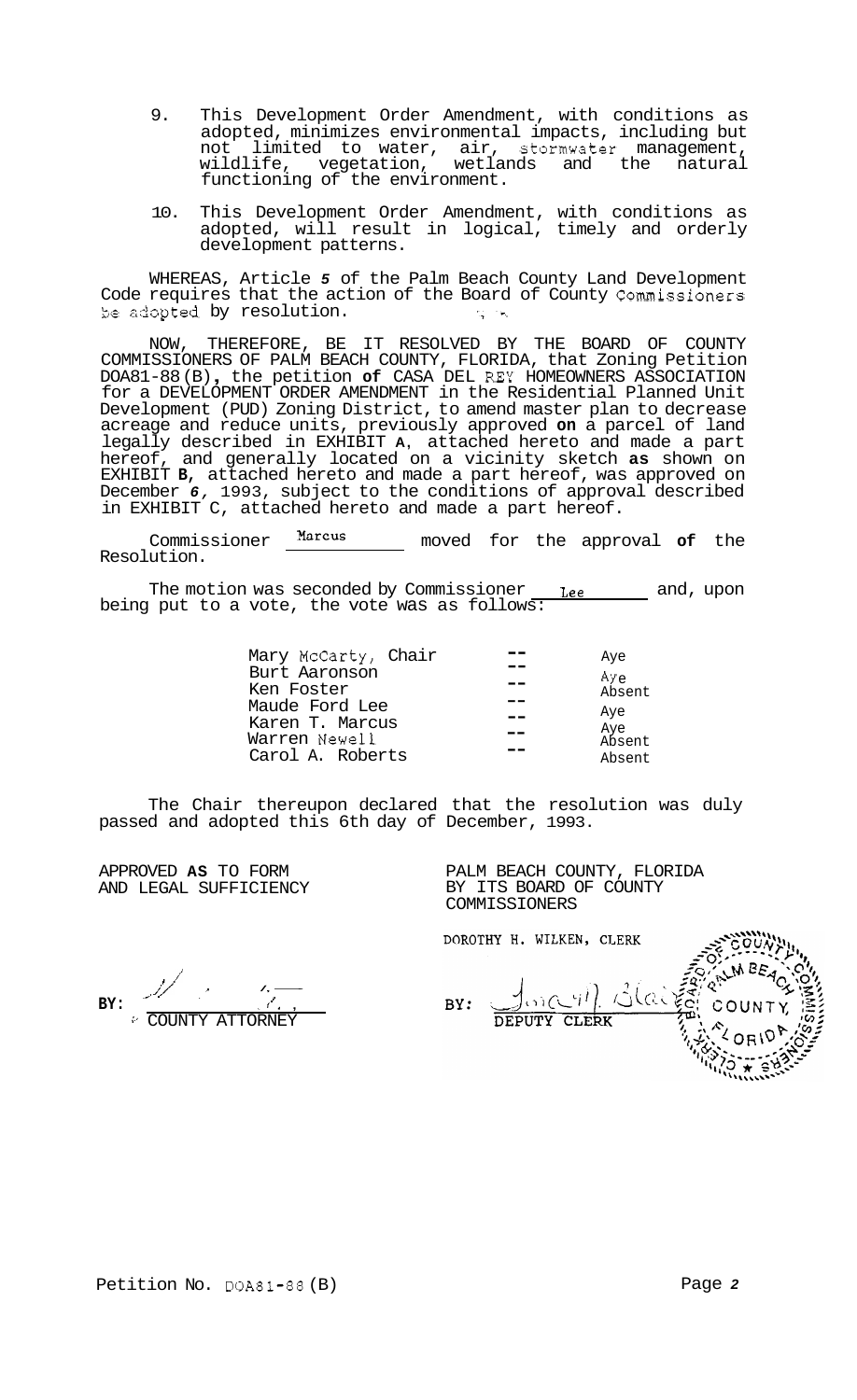### **EXHIEIT A**

### **LEGAL** *DESCRIPTION*

PARCEL **I:** 

The **N** 1/2 of the **E** 1/2 of the **SE** 1/4 of the SW 1/4 of the NE 1/4 of Section 11, Township 46 South, Range 42 East, Palm Beach County, Florida. **Florida.** 

 $\sim 10^6$ 

**Committee** 

The **S 1/2** of the **E 1/2 of** the **SE 1/4 of** the **SW 1/4 of** the **NE 1/4 of**  Section **11,** Township **46** South, Range **42** East, LESS the **South 13**  feet .thereof.

The South **1/2 of the SW 1/4 of the SW 1/4 of the NE 1/4 of** Section **11,** Township **46** South, Range **42** East, LESS the South **13**  feet thereof, **Palm** Beach County, Florida. Also, **LESS** the West **170**  feet of the above described parcel.

Lots **183, 184, 185, 186, 187** and **188,** Plat No. **3,** DELRAY GARDEN ESTATES, according to the Plat thereof, recorded in **Plat** Book **23,**  Page **184 of** the Public Records of Palm Beach County, Florida.

. The **N 1/2** of the **SW 1/4** of the **SF7 1/4 of** the **NE 1/4** of Section 11, Township **46** South, Range **42** East, Palm Beach County, Florida. **LESS**  the West Forty feet (W<sup>40'</sup>) thereof.

The **W 1/2** *of* the **SE 1/4** of the **SF7 1/4** of the NE **1/4 of** Section **11,**  Township **46** South, Range **42** East, Palm Beach County, Florida. LESS the South 13 feet thereof deeded to the Lake Worth Drainage District **for** drainage ditch.

Lot **182 of** Plat **No. 3, DELRAY** GARDEN ESTATES, according to the Plat thereof on file in the office of the Circuit Court in and **for** Palm Beach County, Florida, recorded in Plat Book **23,** Page **184.** 

PARCEL **11:** 

The **U 1/2 of** the **SR 1/4 of** the **SE 1/4 of** the **NE 1/4, LESS** the South **13** feet thereof, of Section **11,** Township **46** south, Rapge **42 East,**  Palm Beach County, Florida.

PARCEL III:

Lots 173 **A** and **173 B,** Plat No. **3,** DELRAY GARDEN ESTATES, according to the Plat thereof on file in the office of the Circuit Court in **and for** Palm **Beach County,** Florida, recorded in Plat Book **23,** Page **184.** 

 $\bar{z}$ 

 $\mathcal{L}$ 

$$
81 - 88 \quad B
$$

**Petition No. DOA81-88(B)** 

 $\lambda$ 

 $\cdots$ 

المعلم المستوفي المستوفية المستوفية المستوفية المستوفية المستوفية والمستوفية المستوفية المستوفية المستوفية المستوفية<br>والمستوفية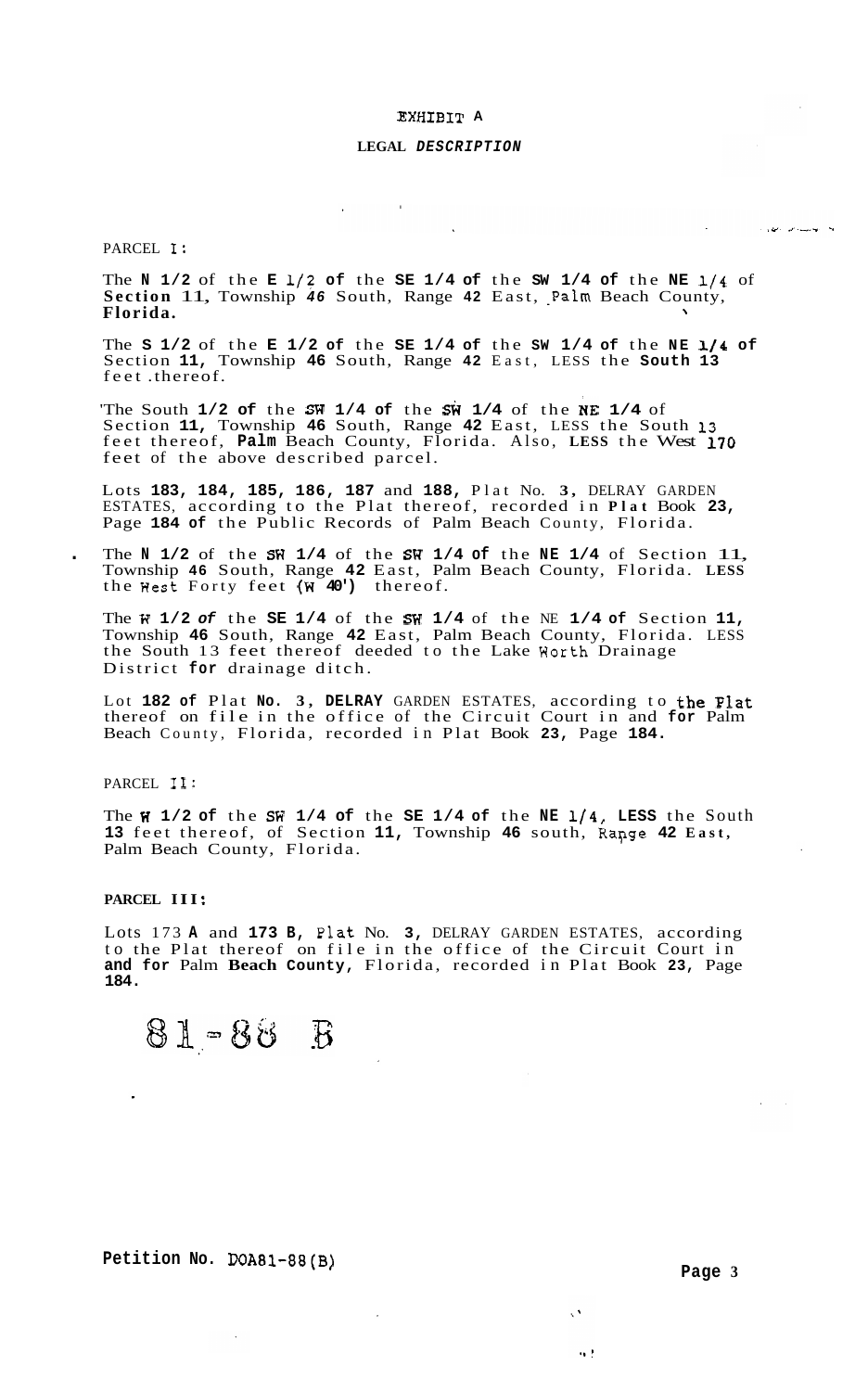### **EXHIBIT A**

## **LEGAL DESCRIPTION** -,

### **PARCEL IV:**

Lots 176, 177, 178'and 179, Plat **No.** 3, DELRAY GARDEN ESTATES, according to the Plat thereof on file in the office of the Circuit Court in and for Palm Beach County, Florida, recorded in Plat **Iiook 23;** Page 184. , .. ', \

PARCEL V:

Lots 119 and 120, Casa Del Rey (P.U;D.), Plat **No. 2,** according to the plat thereof recorded in Plat **Book 52,** Pages **NO.** 188, 189, and 190 of the Public Records of Palm Beach County, Florida. LESS the **East** Fifteen Feet (E 15') of said Lot 119 thereof.

And Together With:

That part of Tract **E,** Casa Del Rey (P.U.D.), Plat **No. 2,** according to the Plat thereof recorded in Plat **Book** 52, Pages 188, 189, and 190 of the Public Records of Palm Beach County, Florida, descr.bed as follows;

.. Begin at the northwest corner of Lot 119, Casa Del Rey (P.U.D.19). Plat **No. 2;** thence **N.89** degrees **20' 58" E.,** along the north line of **said** Lot 119, 84.09' to the northeast corner of said Lot 119; thence **N.** *0* degrees **39' 02" W., 25.00** feet to the north line o:f said Tract E; thence **S.** 89 degrees **20' 58" W.,** along said north line, 8.4.09 feet to the northwest corner of said Tract E; then'ze **S.**  0 degrees 39' **02" E.,** along the west line of said Tract E, 25.00 feet to the said point of beginning. **LESS** the East Fifteen Fee:. **(E**  15') thereof.

PARCEL **VI** :

The West Eight point Five Nine Feet (W 8.59') Feet of Tract "C", **Casa Del** Rey (P.U.D.), **Plat No. 2,** according **to the Plat therest** recorded **in** Plat **Book 52,** Pages 188, 189, and 190 of the Publi:: Records of Palm **Beach** County, Florida.

PARCEL VII:

 $\ddot{\phantom{a}}$ 

The East Ten Feet (E 10.0') of Tract "D" and the East Ten Feet (E 10') of Tract "F" of Casa Delray Plat No. 1, according to the Plat thereof recorded in Plat Book 51, Pages 198 and 199 of the Public Records of Palm Beach County, Florida.

81 - 88 B

Petition No. DOA81-88(B) Page 3A

 $\sim$   $-$ 

,

**I** 

 $\sim$   $\mu$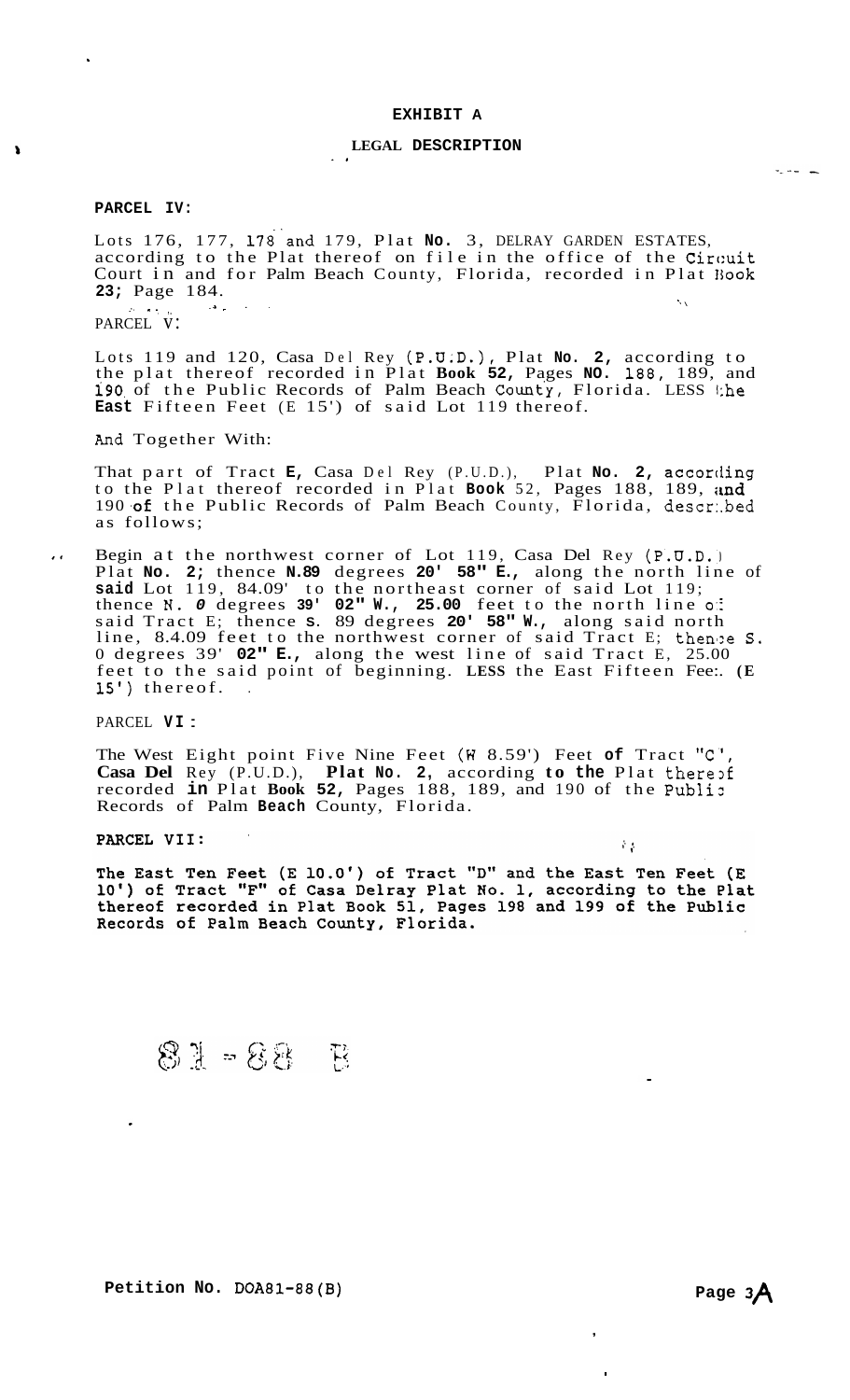# EXHIBIT B

VICINITY SKETCH



Petition **No. DOA81-88 (B) Page 4**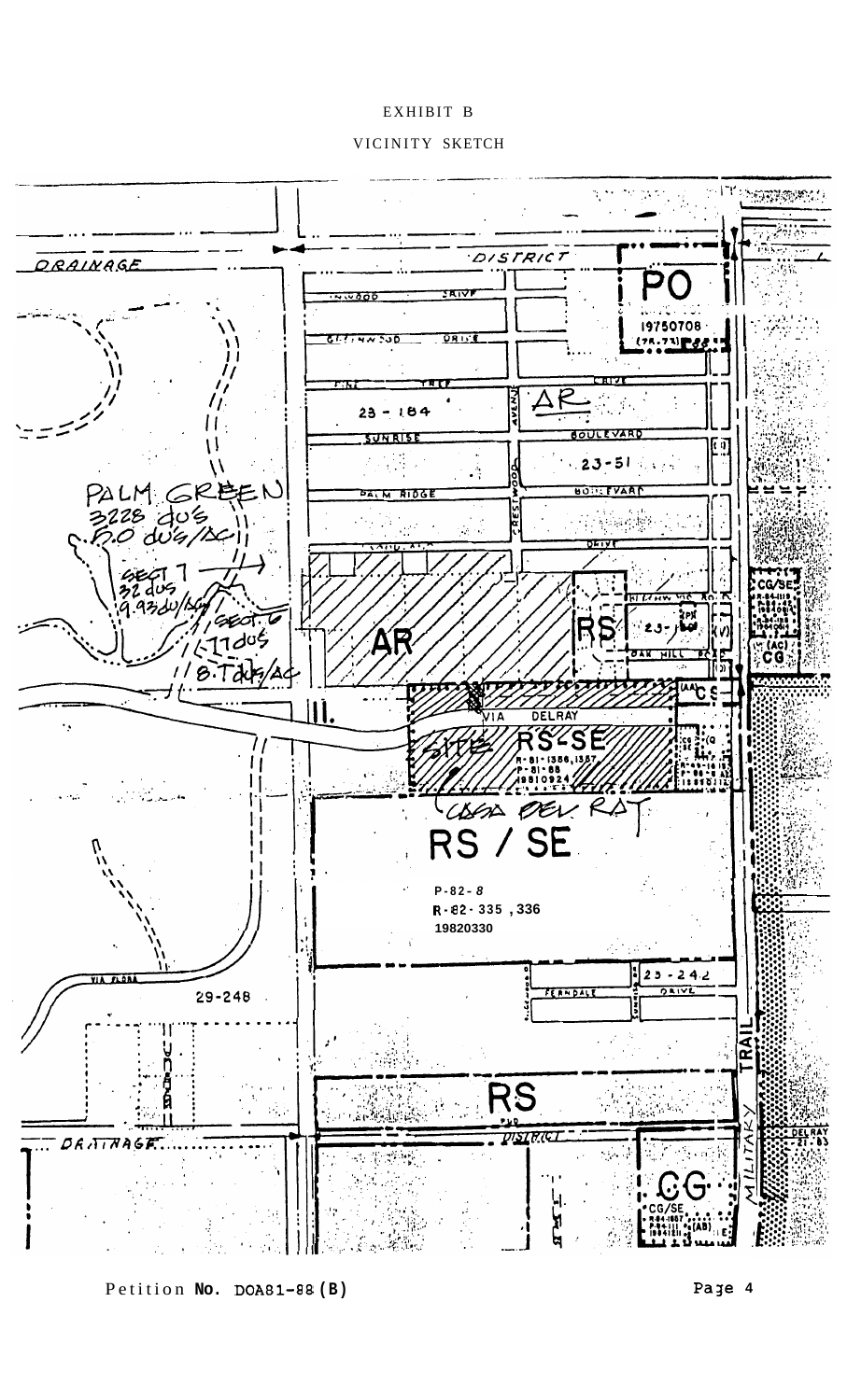## EXHIBIT C

## CONDITIONS **OF** APPROVAL

NOTE: All previous conditions **of** approval are shown in **BOLD** and will be carried forward with this petition unless expressly modified herein.

# .A. ALL PETITIONS

**1.** All previous conditions of approval applicable to the subject property, as contained in Resolutions R-81-1357,<br>have been consolidated as contained subsident into have been consolidated as contained increase. The petitioner shall comply with all previous conditions of approval, unless expressly modified. (MONITORING)

### **B.** IRRIGATION QUALITY WATER

- 1. When irrigation quality water is available within *SO0*  feet of the property, the petitioner shall connect to the system subject to permitting and/or requirements **of** the Florida Department **of** Environmental Regulations and/or the South Florida Water Management District. The ccst for connection shall be borne by the property owner. (UTILITIES)
- C. LANDSCAPING ALONG THE EAST AND WEST SIDES **OF** THE ADJACENT ACCESS ROAD TO TROPICAL **LAKES** PUD
	- 1. Landscaping within the required buffer along both sides **of** the access road to the Tropical Lakes PUD [petition 92-26(A)]shall be upgraded to include:
		- a. **A** double row of native canopy trees planted every twenty (20) feet on center;
		- **b.** One **(1)** native palm tree for each twenty **(2** *0)*  linear feet **of** frontage. A group of three or mcre palm trees may supersede the requirement for a native canopy tree in that location; and,
		- c. A thirty (30) inch high shrub or hedge material spaced twenty-four **(24)** inches on center at installation (in addition to the six foot landscepe barrier) . (ZONING)

# D. PLATTING

- **1.** Prior to February 1, **1994** the Developer shall plat the property deleted from Petition 81-88 in accordance with provisions of the ULDC, as amended. (MONITORIFG-Engineering)
- E. ENGINEERING
	- **1. Petitioner shall construct at each of the project's entrances onto Via Delray a left turn lane, we st approach, prior to the issuance of a Certificate of Occupancy.** (Previously Condition No. 1 **of** Resolution **Po.**  81-1357, Zoning Petition No. 81-88). (BUILDING/ENGINEERING)
	- 2. **Petitioner shall contribute Sixteen Thousand Eicht Hundred Dollars (\$16,800.00) toward the cost of meeting this project's direct and identifiable traffic impact to be paid at the time of issuance of the building permi1.s.**  (Previously Condition No. 2 of Resolution No. 81-1387, Zoning Petition No. 81-88). (BUILDING/ENGINEERING)